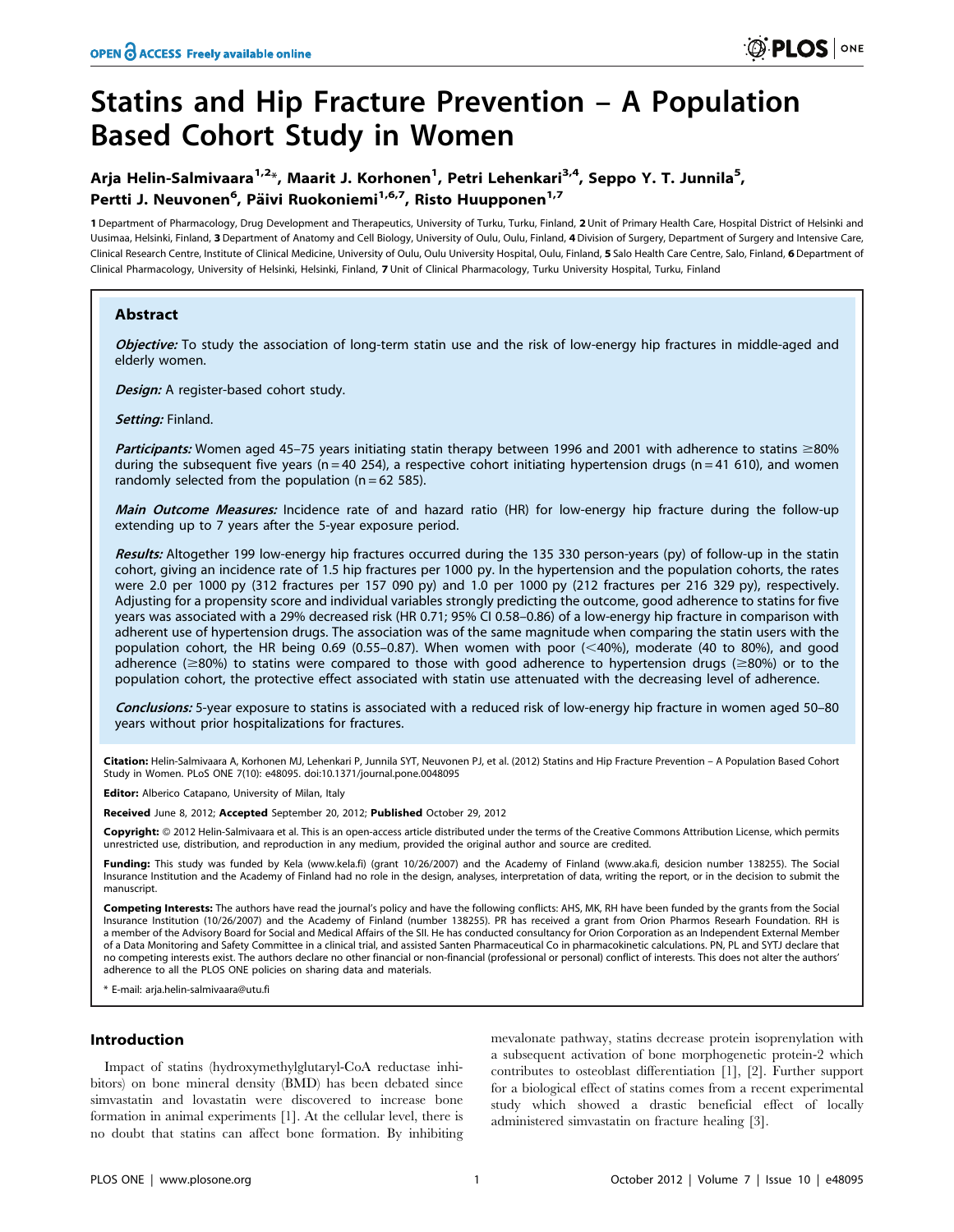In clinical studies, observations on the effects of statins on bone have been inconsistent, especially in postmenopausal women, the most vulnerable population in terms of low energy fractures and bone health. While one meta-analysis showed the effect of statin use on various bone turn over markers in postmenopausal women [4], another more recent meta-analysis found no effect of statin use (1 year or less) on these markers in the same population [5]. A modest positive effect of statin use on hip BMD in women was found in two meta-analyses including various types of studies [4], [6]. This finding could not be verified, however, when only randomised trials were considered [5].

In theory, statins may have impact on both the BMD and micro architecture and molecular composition of bone. Overall, the role of BMD as a sole predictor of fractures has been questioned since only a small proportion of patients with a low-energy fracture have a decreased BMD [7]. Besides it, the micro architecture and molecular composition of the bone may play a significant role determining the bone quality [8].

Concerning hip fracture in women, a typical fracture in osteoporosis, statin use was associated with a 25% reduced risk (odds ratio [OR] 0.75; 95% CI 0.60–0.95) in a meta-analysis of nine studies [4]. When considering any fracture in women, the OR for a fracture associated with statin use was 0.80 in a meta-analysis of 11 studies (0.66–0.96) [9]. The risk of any fracture in women was analysed in two post-hoc studies of randomised trials on cardiovascular end points [10], [11]. In the AFCAPS/TexCAPS study, only one hip fracture occurred in each (lovastatin and placebo) group [10]. In the LIPID study, data on the risk of hip fracture in women was not presented [11] but the risk ratio for any fracture favoring pravastatin was 0.78 (95% CI 0.54–1.14) [5],  $[11]$ .

We hypothesised that the exposure to statins should be at least as long as bone renewal time in order to demonstrate an association between statin use and such clinical outcomes as lowenergy osteoporotic fractures. As the exact duration of bone renewal in hip in middle-aged or elderly women is not known, we arbitrarily set the minimum exposure time to five years. In several observational studies on statin use and risk of hip fracture in women, the exposure periods have been considerably shorter than five years [12], [13], [14]. Furthermore, in four prospective studies with a similar follow-up time, the analyses were intention-to-treat, the exposure being defined at baseline [15].

We performed a register-based study on the association of longterm statin use with the risk of low-energy, potentially osteoporotic fractures in middle-aged and elderly women. The primary aim was to compare the incidence of low-energy hip fracture between adherent users of statins and adherent users of antihypertensive drugs. The comparator group was selected in order to control for health seeking behaviour [16] and risk factors for cardiovascular diseases and fractures unavailable in the registers. Secondly, the incidence of low-energy hip fracture between statin users and a randomly selected population cohort was compared.

# Methods

## Sources of Data

We used data from administrative health databases generated through the universal health care and drug reimbursement systems covering the 5.4 million residents of Finland. We identified prescription records with the Prescription Register run since 1994 and managed by the Social Insurance Institution (SII) [17]. This register contains records of prescription drug purchases reimbursed to residents in non-institutional settings. For each purchase, the data include the dispensing date, the Anatomical Therapeutic Chemical classification code presented by the WHO [18], and the quantity dispensed. Permanent residents of the country are eligible to drug reimbursement and are therefore included in the Register, even if they did not get any reimbursement. Patients staying in a public nursing home or hospital without interruption for over 90 days are not eligible for drug reimbursement, and their purchases are not registered. We identified these patients from a separate SII register. For identifying patients entitled to higher rates of reimbursement because of certain severe, chronic conditions, such as coronary artery disease, diabetes, rheumatoid arthritis, and organ transplantations, we used the SII Special Reimbursement Register introduced in 1964. To be eligible for special reimbursement, a patient's condition must meet explicit predefined criteria, and a written certificate by a physician is required.

We identified low-energy hip fractures from the Finnish Care Register, managed by the National Institute of Health and Welfare. The register, covering all Finnish hospitals and all hospitalizations regardless of the payer, includes individual administrative data on primary and secondary discharge diagnoses and the admission and discharge dates. The 10th revision of the International Classification of Diseases (ICD-10) has been in use since January 1, 1996. Properties of the fall (place and reason) leading to a hospitalised injury can be registered but it is not compulsory. The validity of the Finnish Care Register for hip fractures has been tested comparing medical records, prospective audit data, and the corresponding register data for 106 consecutive patients hospitalised for hip fracture in one hospital in 1999–2000 [19]. The sensitivity of hip fracture diagnosis in the register varied from 68.3% to 96.7%, depending on the specific site of the fracture.

The data from the above databases were linked anonymously using encrypted personal identifiers.

#### Cohorts and Exposure

Women aged 45–75 years by the end of the calendar year prior to each selection year were eligible to be included in the source population (Figure 1). Persons not considered eligible were those entitled to special drug reimbursement due to organ transplantations, severe renal insufficiency, severe gastrointestinal disease (mostly inflammatory bowel diseases), or Alzheimers disease between 1996 and 2007. We excluded persons who died or were institutionalised during the 5-year exposure period since the cohort entry. From the hypertension cohort, we excluded persons who had purchased antihypertensive drugs in the year preceding the cohort entry. Next, we excluded from all cohorts those persons who had had any fracture in the 365 days prior to the cohort entry and those who had been hospitalised with any cancer diagnosis (except for non-melanoma skin cancer), with a diagnosis of pathological fracture, or with any fracture during the 5-year exposure period. The follow-up for the cohorts started 5 years since the cohort entry and ended when a person sustained a lowenergy hip fracture, met any of the exclusion criteria mentioned above or on Dec 31, 2007 whichever came first (Figure 2). When sampling the cohorts, we strove to similar distributions of the cohort entry years.

Statin cohort. The statin cohort consisted of new users of statins from 1996 to 2001. The cohort entry was defined as the date of the first statin purchase. Those who had purchased statins in 1994 or 1995 were excluded, and each person was considered as an incident user only once. For the main analyses, the cohort was restricted to those persons adherent to statins in the 5-year exposure period. Adherence was defined as the Proportion of Days Covered (PDC)  $\geq 80\%$  [20]. We used the one-tablet-a-day dosage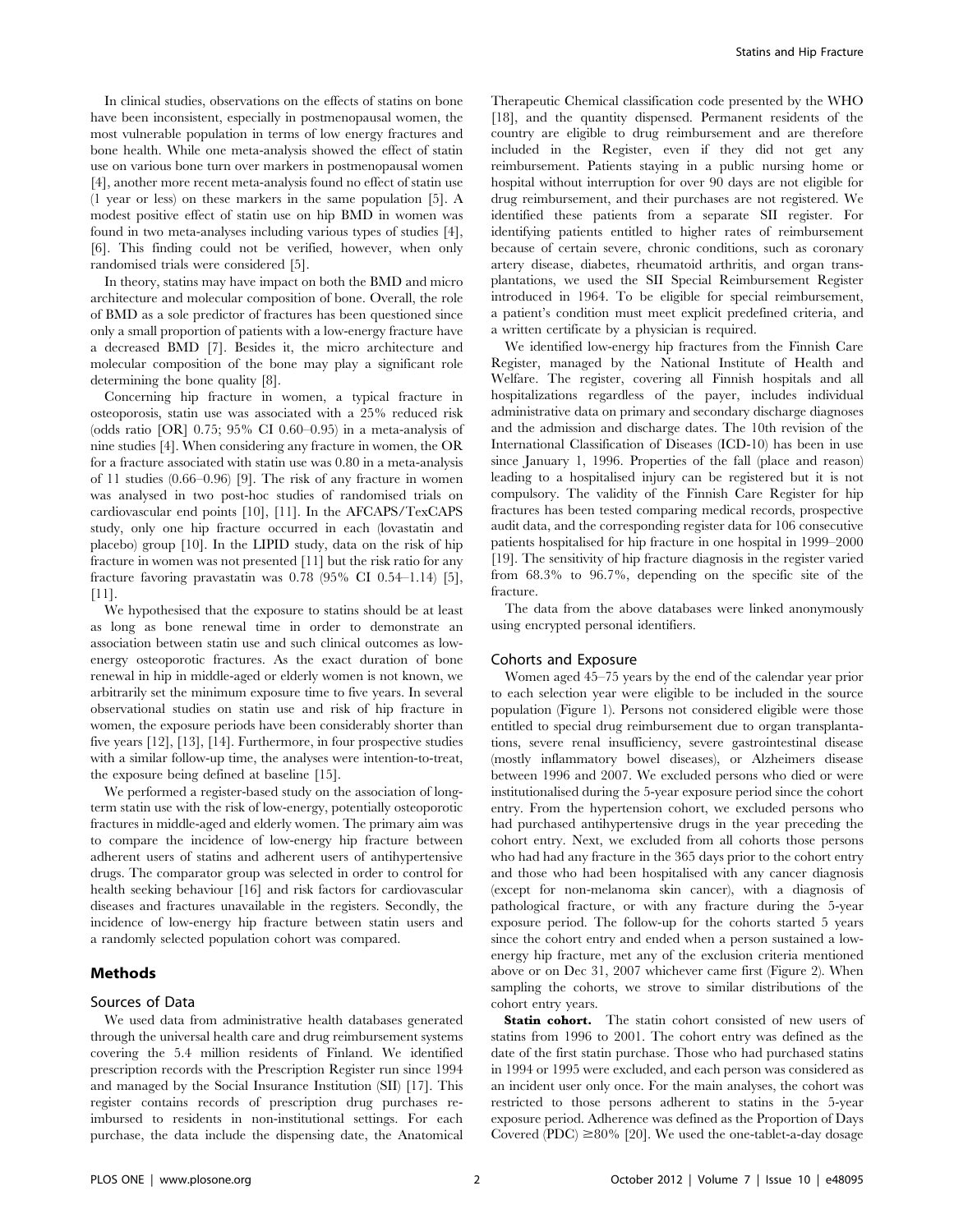

Figure 1. Flow diagram of the study cohorts. \*Poor adherence = prescribed days covered  $<80\%$  in the 5-year exposure period and no more than 2 purchased statin/hypertension drug prescription in each year. {Hypertension drugs = beta blockers, angiotensin-converting enzyme inhibitors or angiotensin receptor blockers, calcium channel blockers. doi:10.1371/journal.pone.0048095.g001

assumption when calculating the PDC, i.e. a person had to have purchased at least 1460 statin tablets during the 5 years (1825 days). Furthermore, at least 3 statin dispensations each year were required. In Finland, a drug can be reimbursed for no longer than 3 months' therapy per purchase. Statin use after the exposure period was not considered.

For exposure-response relationship analyses, all statin initiators were further divided into three groups of adherence in the 5-year period:  $\leq 40\%$ ,  $40-80\%$ , and  $\geq 80\%$  plus at least 3 purchases each year.

Hypertension cohort. The hypertension cohort consisted of women who had not purchased drugs indicated in hypertension (imidazoline receptor agonists, beta blockers, angiotensin-convert-

| Baseline<br>information<br>collection<br>365 days | 5-year exposure period<br>Information collection | Follow-up for the low-energy<br>hip fracture<br>from 1 up to 7 years |
|---------------------------------------------------|--------------------------------------------------|----------------------------------------------------------------------|
|---------------------------------------------------|--------------------------------------------------|----------------------------------------------------------------------|



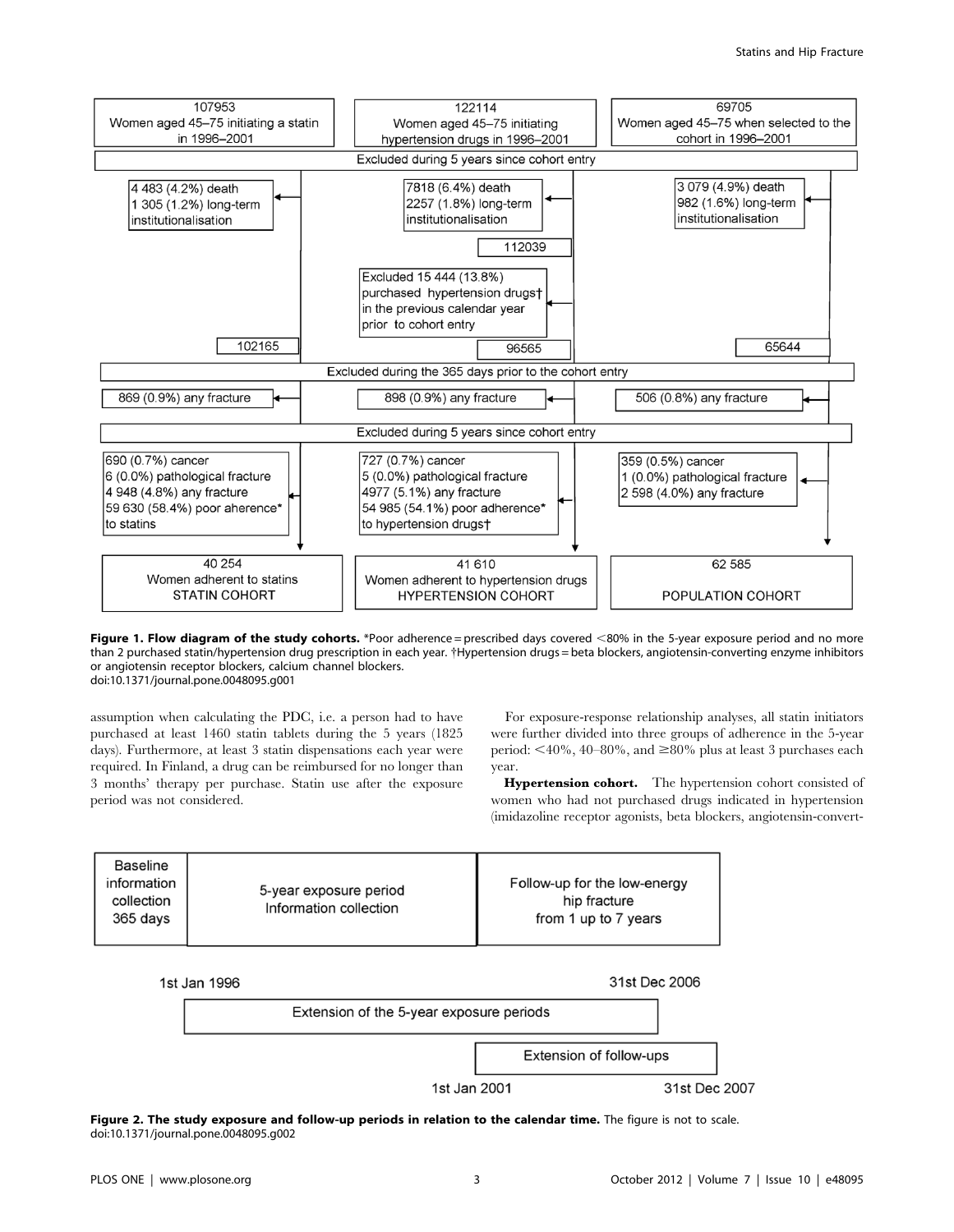ing enzyme inhibitors or angiotensin receptor blockers, or calcium channel blockers) any time since 1994 until their first antihypertensive drug purchase between 1996 and 2001. The date of the first purchase defined the cohort entry. As diuretics are indicated also for several other conditions their use was not considered in the cohort definition. We restricted the hypertension cohort to those adherent to antihypertensive drugs or diuretics in the 5-year exposure period using the same definition for the adherence as in the statin cohort. Switching between drugs was considered as continuing the therapy. Persons that purchased statins in 1996– 2006 could not be included in the hypertension cohort.

Population cohort. The population cohort consisted of women randomly selected from the source population by using the Prescription Register of the SII. Those who had no statin purchases or who had no more than one statin purchase at any point in 1995–2006 were included. The cohort entry date was set at the  $30<sup>th</sup>$  of June of the selection year.

# Study End Points

We measured the occurrence of low-energy hip fractures over up to 7 years of follow up (Figure 2). A hip fracture leads to hospitalisation, and it is therefore comprehensively registered. A low-energy fracture was defined as a discharge diagnosis of hip fracture (ICD-10 codes S32.1, S32.3, S32.4, S72.0–S72.4, S72.7, and S72.8) without any other fracture code and without roadtraffic accident codes as extrinsic factors. The codes of extrinsic factors such as ''fall on the same level'' and ''fall on the snow or ice'' were applied in the sensitivity analyses. The dates for death and institutionalisation were provided by the SII.

#### Patient Characteristics

Patients' age at the end of the year prior to the cohort entry, hospital catchment area of the place of the residence, and the calendar year of the cohort entry were recorded. We assessed prescription drug use (insulin and other blood glucose lowering drugs, imidazoline receptor agonists, diuretics, beta blockers, calcium channel blockers, angiotensin-converting enzyme inhibitors, angiotensin receptor blockers, hormone replacement therapy, inhaled corticosteroids, bisphosphonates, calcitonin, thyroxin, phenytoin, selective serotonin reuptake inhibitors) within the 365 days prior to the cohort entry and co-morbidities (coronary artery disease, rheumatoid arthritis, cardiac insufficiency, cardiac arrhythmias, epilepsy, parkinsonism), as captured by the SII registers, any time before the cohort entry.

#### Statistical Analysis

We determined the incidence of hip fractures (per 1000 personyears) among the cohorts. The hazard ratio (HR) was estimated with Cox proportional-hazards regression. For confounder adjustment, we used the propensity score (PS) method. The propensity for adherence to statins was estimated separately in the statin versus hypertension cohort analysis and in the statin versus population cohort analysis by fitting a logistic regression model including the characteristics measured at cohort entry (see above). For the exposure-response analyses within the statin cohort, separate PS models were constructed for propensity for good versus moderate statin adherence and for good versus poor statin adherence, respectively. For other exposure-response analyses, several models were constructed modeling the PS for statin use in each case. When comparing the statin users with the population, the region of residence was excluded from the PS due to missing data (12% of the population cohort). In addition to the exposure group and the PS, the outcome models included those individual confounding factors that were the strongest predictors of the

outcome  $(p<0.0001)$  [21]. When comparing the statin and hypertension cohorts, age, coronary heart disease, rheumatoid arthritis, use of antidiabetic drugs, and use of hormone replacement therapy were added in the model. In the statin versus population analyses, these were further supplemented by the use of diuretics, beta blockers, calcium channel blockers, and angiotensin-converting enzyme inhibitors or angiotensin receptor blockers.

The following exposure-response relationships were analysed by comparing: 1) the incidence in different groups of adherence to statins ( $\leq 40\%$ ,  $40-80\%$ ,  $\geq 80\%$  plus at least 3 purchases in each year) with the incidence in the adherent users of antihypertensive drugs and 2) with the incidence in the population cohort, and 3) the incidence across adherence groups within the statin cohort. For calculating P-values for trend, adherence to statins was defined as a continuous variable obtaining values from 0 (no statin exposure) to 3 (adherence to statins  $\geq 80\%$ ).

In post hoc subgroup analyses, we first restricted the analyses to hip fractures caused by falls on the same level, or falls on snow or ice, by using the extrinsic factor codes provided in the Finnish Care Register. Second, we included those with any fracture within the 365 days prior to and during the exposure period to the study population. Finally, we examined the effect of various modifications of the PS on the HRs. First, use of antipsychotics, anxiolytics, hypnotics and sedatives, non-selective monoamine-reuptake inhibitors, monoamine oxidase type A inhibitors, or other antidepressants during the 365 days prior to the follow-up were added to the PS model. Second, in a separate sensitivity analyses, each of the following variables measured during the exposure period were included in the PS: alcohol-related hospitalisation, use of bisphosphonates acting on mevalonate pathway (pamidronic acid, alendronic acid, ibandronic acid, risedronic acid, zoledronic acid, risedronic acid in combination preparation with calcium, or risedronic acid with calcium and cholecalsiferol), and use of medication indicated in diabetes or hypertension.

The study size was based on *a priori* estimation. During a 10-year period among the population aged 50 years or older in Finland, the mean number of the first records with hip fracture diagnosis was 5564 per year in the early 2000's [22]. In women, the number was 4050 per year (Sund, personal communication) yielding an incidence of 0.38% which we used as the incidence estimate for the unexposed. A risk ratio of 0.75 [4] with the two-sided significance level of 5% and 80% power was applied in calculations conducted by the Epi-Info software (http://wwwn. cdc.gov/epiinfo/). Aiming at the equal number of the exposed and unexposed, approximately 57600 person years would be needed in both groups.

We used SAS software (version 9.2; SAS Institute, Inc., Cary, NC, USA) for statistical analyses.

Ethical considerations. The SII, the National Data Protection Agency, and the National Institute for Health and Welfare, Helsinki, Finland approved the study protocol. There was no legal requirement for an ethics committee approval because only deidentified register data were used and the persons in the registers were not contacted (the Finnish legislation at: http://www.finlex. fi/fi/laki/ajantasa/1999/19990488). No written consent from patients was required either.

# Results

Of those 107 953 eligible women who initiated statin therapy in 1996–2001, 40 254 (37.3%) were included in the statin cohort (Figure 1). In the hypertension cohort, 41 610 (34.1%) out of 122 114 were included. As there were no exclusions based on adherence, 62 585 (90.2%) out of 69 705 eligible women were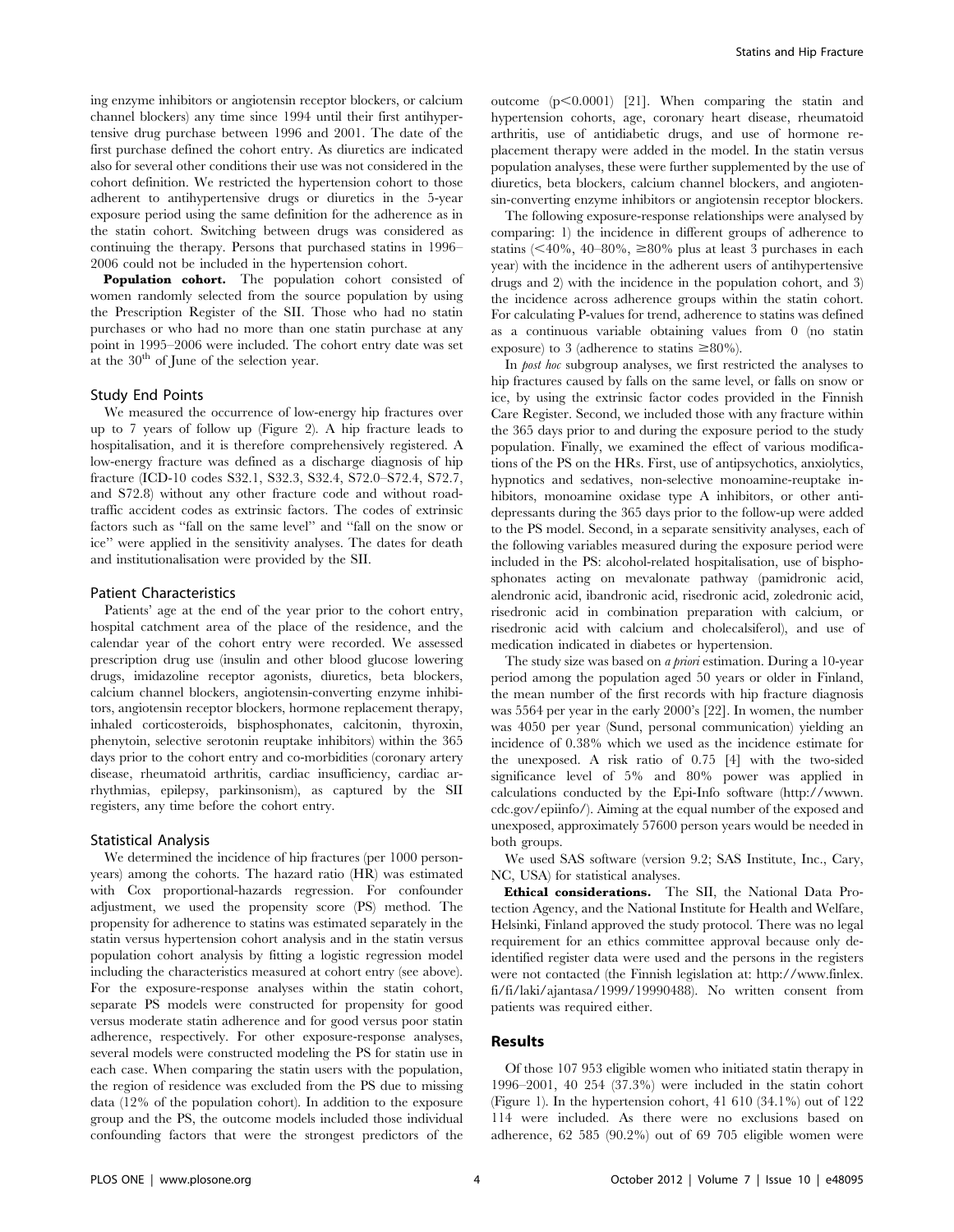included in the population cohort. The cohorts differed in terms of age and co-morbidity distributions (Table 1). In the hypertension cohort, the distribution of the cohort entry year differed from that in the other two cohorts. The statin cohort was the oldest, mean age (SD) being 62.4 (7.5) years, with the highest prevalence of comorbidities and use of various drugs at cohort entry. The population cohort was the youngest, 56.5 (8.7) years, with the lowest prevalence of co-morbidities.

In the statin cohort, 199 women (0.50%) sustained hip fracture during a mean of 3.36 years of follow-up, the respective figures in the hypertension and population cohorts were 312 (0.75%, 3.78 years) and 212 (0.34%, 3.46 years) (Table 2). The incidence rate was the highest in the hypertension cohort (2.0 hip fractures per 1000 person-years), followed by the statin (1.5) and the population cohorts (1.0). Of the statin cohort, 1 397 (3.45%) persons died during the follow-up. The respective figures in the hypertension and population cohorts were 2 256 (5.42%) and 1 691 (2.70%).

When adjusting for the propensity score and individual variables strongly predicting the outcome, good adherence to statins for five years was associated with a 29% decreased risk (HR 0.71; 95% CI 0.58–0.86) of a low-energy hip fracture when comparing with good adherence to antihypertensive drugs (Table 3). The association was of the same magnitude when comparing the statin users with the population cohort, HR being 0.69 (0.55–0.87).

#### Exposure-response Relationships

In order to analyse the exposure-response relationship, hip fracture incidence rates in women with poor  $(< 40\%$ ), moderate  $(40-80\%)$  and good  $(\geq 80\%$  plus at least 3 purchases per year)

| <b>Table 1.</b> Selected characteristics of the persons in the study cohorts. |  |
|-------------------------------------------------------------------------------|--|
|-------------------------------------------------------------------------------|--|

|                                                                               | <b>Statin</b><br>No (%)<br>$(n = 40254)$ |         | Hypertension<br>No (%)<br>$(n = 41610)$ |         | <b>Population</b><br>No (%)<br>$(n = 62585)$ |         |
|-------------------------------------------------------------------------------|------------------------------------------|---------|-----------------------------------------|---------|----------------------------------------------|---------|
| Age at cohort entry                                                           |                                          |         |                                         |         |                                              |         |
| $45 - 55$                                                                     | 8428                                     | (20.94) | 15997                                   | (38.45) | 33682                                        | (53.82) |
| $56 - 65$                                                                     | 16128                                    | (40.07) | 10655                                   | (25.61) | 16556                                        | (26.45) |
| $66 - 75$                                                                     | 15698                                    | (39.00) | 14958                                   | (35.95) | 12347                                        | (19.73) |
| Age, years, mean (SD)                                                         | 62.4                                     | (7.5)   | 60.2                                    | (9.5)   | 56.5                                         | (8.7)   |
| <b>Cohort entry</b>                                                           |                                          |         |                                         |         |                                              |         |
| 1996                                                                          | 4066                                     | (10.10) | 7694                                    | (18.49) | 6917                                         | (11.05) |
| 1997                                                                          | 5013                                     | (12.45) | 7018                                    | (16.87) | 8087                                         | (12.92) |
| 1998                                                                          | 5986                                     | (14.87) | 6758                                    | (16.24) | 9274                                         | (14.82) |
| 1999                                                                          | 7737                                     | (19.22) | 6650                                    | (15.98) | 11758                                        | (18.79) |
| 2000                                                                          | 9116                                     | (22.65) | 6650                                    | (15.98) | 13464                                        | (21.51) |
| 2001                                                                          | 8336                                     | (20.71) | 6840                                    | (16.44) | 13085                                        | (20.91) |
| 365 days prior to the cohort entry use of                                     |                                          |         |                                         |         |                                              |         |
| Beta blockers                                                                 | 16299                                    | (40.49) | <b>NA</b>                               |         | 6914                                         | (11.05) |
| Hormone replacement therapy                                                   | 12674                                    | (31.49) | 12172                                   | (29.25) | 15354                                        | (24.53) |
| <b>Diuretics</b>                                                              | 9067                                     | (22.52) | 7939                                    | (19.08) | 4596                                         | (7.34)  |
| Thiazides (alone or in combination preparations)                              | 8887                                     | (22.08) | 6018                                    | (14.46) | 4457                                         | (7.12)  |
| Angiotensin-converting enzyme inhibitors or angiontensin<br>receptor blockers | 8749                                     | (21.73) | <b>NA</b>                               |         | 3766                                         | (6.02)  |
| Calcium channel blockers                                                      | 7478                                     | (18.58) | <b>NA</b>                               |         | 2893                                         | (4.62)  |
| Diabetes drugs                                                                | 5111                                     | (12.70) | 1830                                    | (4.40)  | 1115                                         | (1.78)  |
| Inhaled corticosteroids                                                       | 2917                                     | (7.25)  | 2514                                    | (6.04)  | 3766                                         | (6.02)  |
| Bisphosphonates acting through mevalonate pathway <sup>®</sup>                | 468                                      | (1.16)  | 386                                     | (0.93)  | 352                                          | (0.56)  |
| Other bisphosphonates <sup>†</sup>                                            | 91                                       | (0.23)  | 89                                      | (0.21)  | 85                                           | (0.14)  |
| Any time prior to the cohort entry evidence of $\ddot{\theta}$                |                                          |         |                                         |         |                                              |         |
| Coronary artery disease                                                       | 8072                                     | (20.05) | 1588                                    | (3.82)  | 1295                                         | (2.07)  |
| Rheumatoid arthritis                                                          | 1262                                     | (3.14)  | 1797                                    | (4.32)  | 1660                                         | (2.65)  |
| Cardiac insufficiency                                                         | 1659                                     | (4.12)  | 1589                                    | (3.82)  | 689                                          | (1.10)  |
| Cardiac arrhythmias                                                           | 923                                      | (2.29)  | 687                                     | (1.65)  | 452                                          | (0.72)  |
| Epilepsy                                                                      | 450                                      | (1.12)  | 435                                     | (1.05)  | 513                                          | (0.82)  |
| Parkinsonism                                                                  | 106                                      | (0.26)  | 163                                     | (0.39)  | 205                                          | (0.33)  |

\*Pamidronic acid, alendronic acid, ibandronic acid, risedronic acid, zoledronic acid, risedronic acid in combination preparation with calcium, or risedronic acid with calcium and cholecalsiferol.

<sup>†</sup>Etidronic acid, clodronic acid, tiludronic acid, or etidronic acid with calcium.

 $*$ As indicated in the Special Reimbursement Register of the Social Insurance Institution in Finland.

doi:10.1371/journal.pone.0048095.t001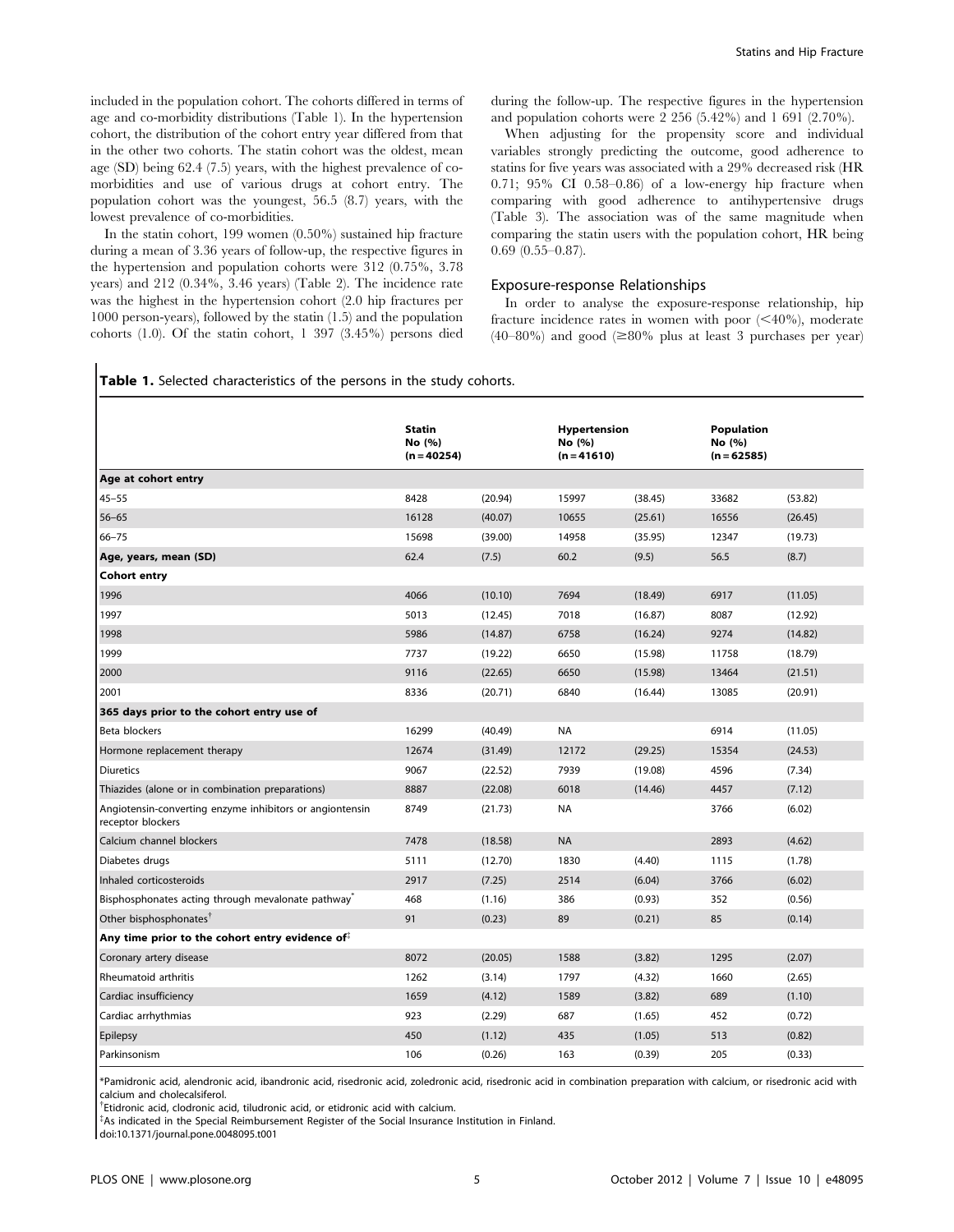Table 2. Patient follow-up, low-energy hip fracture, and incidence rates in the study cohorts.

|                                      | <b>Statin (n = 40254)</b> | Hypertension<br>$(n = 41610)$ | Population $(n = 62585)$ |
|--------------------------------------|---------------------------|-------------------------------|--------------------------|
| Follow-up time, years (mean, SD)     | 3.36(1.64)                | 3.78 (1.86)                   | 3.46(1.66)               |
| l Events                             | 199                       | 312                           | 212                      |
| Total follow-up time, person-years   | 135329.69                 | 157090.10                     | 216329.69                |
| Incidence rate per 1000 person-years | 1.5                       | 2.0                           | 1.0                      |

SD = standard deviation.

doi:10.1371/journal.pone.0048095.t002

adherence to statins, respectively, were compared with those in women with good adherence to the antihypertensive drugs. HRs decreased from 0.89 (0.70–1.12) through 0.73 (0.58–0.91) to 0.71 (0.58–0.86) (P for trend 0.0002, Table 4). The respective phenomenon was found in the statin versus population analyses; HRs decreased from 0.87 (0.68–1.10) through 0.71 (0.51–1.00) to 0.69 (0.55–0.87) (P for trend 0.0005, Table 4).

Within the statin cohort, hip fracture risk tended to be lower in the women with good adherence in comparison with the poor adherence group (HR 0.82; 0.65–1.03) but no difference was found between the moderate and good adherence groups (HR 1.01; 0.80–1.26) (Table 4).

## Subgroup Analyses

The association between adherent use of statins and hip fracture did not change when the outcome was defined as the fracture caused by fall on the same level, or on the snow or ice (Table 5). Using the above end point definition, the HR was 0.69 (0.56–0.86) in the statin versus hypertension cohort comparison and 0.68 (0.52–0.88) in the statin versus population comparison.

#### Sensitivity Analyses

In sensitivity analyses, various variables measured during the exposure period were added to the PS but these additions did not affect the HRs (change in the estimate  $\langle 10\% \rangle$  in the outcome models (Table 6).

## Discussion

When women aged 50–80 years who had been adherent to statins for 5 years were compared with women adherent to antihypertensive drugs or with a cohort randomly selected from the population, statin users were at a 30% decreased risk of hip fracture over a mean of 3.57 years of follow-up. Furthermore, when women with poor, moderate, and good adherence to statins were compared to those with good adherence to antihypertensive drugs or to the population cohort, the protective effect associated with statin use increased with the increasing level of adherence.

Within the statin cohort, no difference in the risk of hip fractures was found between women with moderate (40–80%) and good adherence  $(\geq 80\%$  and at least three prescriptions per year) while women with poor adherence  $\langle \langle 40\% \rangle$  had a non-significant 20% increase in risk compared with those having good adherence. The finding, together with the results of other exposure-response analyses, may indicate that even less intensive statin exposure may be sufficient for improving bone health. When the analysis was adjusted for both the PS and the use of drugs indicated in diabetes or hypertension (including diuretics) during the follow-up the results of the statin/hypertension analysis did not change but the HR of the statin/population decreased to 0.64 (0.49–0.83) (Table 6).The baseline characteristics of the women with poor and good adherence differed; the mean age was higher and the frequencies of cardiovascular medications and coronary artery disease were higher in the women with good adherence (Table S2). Consequently, better general health in the group with good adherence cannot explain the results of the comparisons within the statin group.

The results of our study with a long exposure duration are concordant with the results from the post-hoc analyses of the LIPID study in women [5] and with the results of previous observational studies with heterogeneous exposure definitions in women [4]. However, the associations found in our analyses are

Table 3. Risk of low-energy hip fracture in adherent users of statins compared with adherent users of antihypertensive drugs and with randomly selected population cohort.

|                                                                                                       | Statin versus hypertension cohort<br>$(n = 81856*)$ HR (95% CI) | Statin versus population cohort<br>$(n = 102839)$ HR (95% CI) |
|-------------------------------------------------------------------------------------------------------|-----------------------------------------------------------------|---------------------------------------------------------------|
| Crude                                                                                                 | $0.75$ (0.63-0.90)*                                             | $1.51(1.24-1.83)$                                             |
| Adjusted for age and year of cohort entry                                                             | $0.76$ (0.63-0.91)*                                             | $0.93(0.76 - 1.13)$                                           |
| Adjusted for propensity score and variables strongly<br>associated with<br>the outcome <sup>†,‡</sup> | $0.71$ (0.58-0.86)*                                             | $0.69(0.55 - 0.87)$                                           |

\*8 persons missing data on region of residence excluded.

 $HR = Hazard$  ratio.

{ Age, coronary heart disease, rheumatoid arthritis, use of anti-diabetics, and hormone replacement therapy at cohort entry in the statin versus hypertension cohort analyses.

{ Variables mentioned above plus diuretics, beta blockers, calcium channel blockers, and angiotensinconverting enzyme inhibitors or angiotensin receptor blockers at cohort entry in the statin versus population cohort analyses.

doi:10.1371/journal.pone.0048095.t003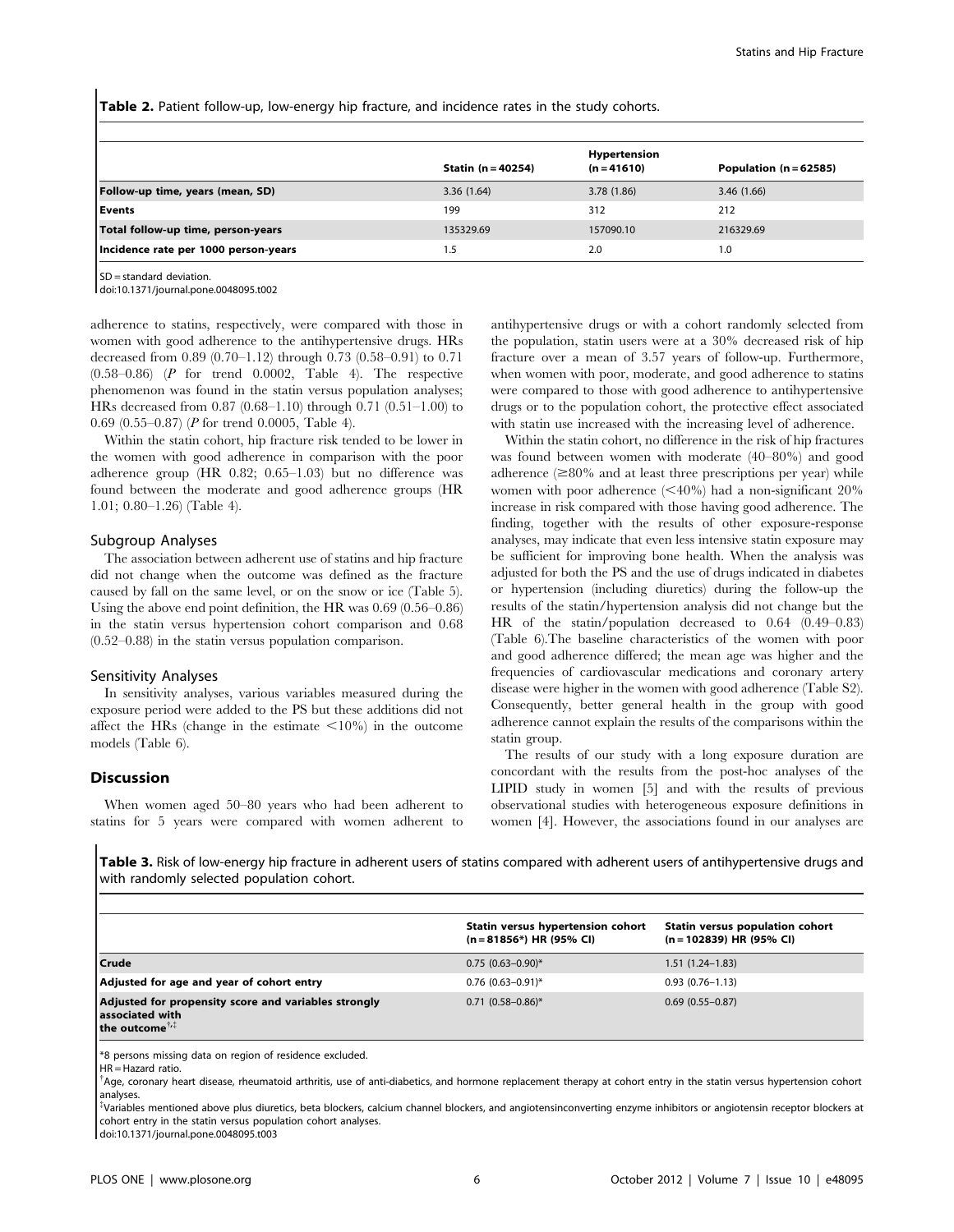## Table 4. Exposure-response relationships.

|                                                                                                       | Crude<br>HR (95% CI)   | Adjusted for age and year<br>of cohort entry HR (95% CI) | Adjusted for propensity score<br>and variables strongly<br>associated with the outcome HR<br>(95% CI) |
|-------------------------------------------------------------------------------------------------------|------------------------|----------------------------------------------------------|-------------------------------------------------------------------------------------------------------|
| Statin vs hypertension cohort                                                                         |                        |                                                          |                                                                                                       |
| Poor adherence* to statins vs good<br>adherence to hypertension drugs ( $n = 62885$ )                 | $0.76$ $(0.61 - 0.95)$ | $0.89(0.72 - 1.12)$                                      | $0.89(0.70 - 1.12)$                                                                                   |
| Moderate adherence <sup>†</sup> to statins vs good adherence to<br>hypertension drugs ( $n = 70091$ ) | $0.65(0.53 - 0.80)$    | $0.74(0.60 - 0.91)$                                      | $0.73(0.58 - 0.91)$                                                                                   |
| Good adherence <sup>‡</sup> to statins vs good<br>adherence to hypertension drugs ( $n = 81864$ )     | $0.75$ (0.63-0.90)¥    | 0.76 (0.63-0.91)¥                                        | 0.71 (0.58-0.86) ¥                                                                                    |
| <b>Statin vs population cohort</b>                                                                    |                        |                                                          |                                                                                                       |
| Poor adherence* to statins vs population ( $n = 83887$ )                                              | $1.49(1.18-1.89)$      | $1.06(0.83 - 1.34)$                                      | $0.87(0.68 - 1.10)$                                                                                   |
| Moderate adherence <sup>†</sup> to statins vs population (n = 91072) 1.30 (1.04–1.63)                 |                        | $0.90(0.72 - 1.12)$                                      | $0.71(0.51-1.00)$                                                                                     |
| Good adherence <sup><math>\ddagger</math></sup> to statins vs population (n = 102839)                 | 1.51 $(1.24 - 1.83)$ ¥ | 0.93 $(0.76 - 1.13)$ ¥                                   | 0.69 (0.55-0.87) ¥                                                                                    |
| Within the statin cohort                                                                              |                        |                                                          |                                                                                                       |
| Persons with good <sup><math>\ddagger</math></sup> vs poor* adherence to statins<br>$(n = 61566)$     | $0.99(0.79 - 1.26)$    | $0.85(0.67 - 1.08)$                                      | $0.82(0.65 - 1.03)$                                                                                   |
| Persons with good <sup>‡</sup> vs moderate <sup>†</sup><br>adherence to statins<br>$(n = 68741)$      | $1.15(0.92 - 1.44)$    | $1.03(0.82 - 1.28)$                                      | $1.01(0.80-1.26)$                                                                                     |

Risk for low-energy hip fracture.

 $HR =$ Hazard ratio.

 $*$ Poor adherence = prescribed days statins covered  $<$ 40% of the 5-year exposure period.

 $\dagger$ Moderate adherence = prescribed days statins covered  $\geq$ 40% and  $<$ 80% of the 5-year exposure period.

\*Good adherence = prescribed days statins/hypertension drugs covered ≥80% of the 5-year exposure period and at least 3 purchased statin/hypertension drug prescriptions in each year.

¥ Hazard ratios presented also in Table 3.

Persons missing data on region of residence excluded in all analyses.

doi:10.1371/journal.pone.0048095.t004

not as strong as those published more recently. In a Danish population-based case-control study, 5-year statin adherence of at least 58% (defined as good) was associated with a 43% reduction (OR 0.57; 95% CI 0.39–0.84) in hip fracture risk in women [23]. In the same study, good statin adherence was associated with a 89% reduction (OR 0.11; 95% CI 0.02–0.66) in hip fracture risk in men aged 65 or younger. Furthermore, in a case-control study from the USA, already a 3-month statin use was associated with a 67% reduction (OR 0.23; 95% CI 0.09–0.57) in the hip fracture risk in elderly women using hormone replacement therapy [14].

#### Table 5. Subgroup analysis.

|                                                                                                                                        | <b>Statin cohort versus</b><br>hypertension cohort HR<br>(95% CI) | Statin cohort versus population cohort<br><b>HR (95% CI)</b>       |
|----------------------------------------------------------------------------------------------------------------------------------------|-------------------------------------------------------------------|--------------------------------------------------------------------|
| Restricted to registered falls on the same level,<br>or falls on snow or ice                                                           | $0.69$ (0.56-0.86)*<br>$(n = 81856, 413$ events of the total 511) | $0.68(0.52 - 0.88)$<br>$(n = 102839, 327$ events of the total 411) |
| Any fracture in the 365 days prior to the<br>exposure time examined in the propensity score and no<br>exclusion based on the fractures | $0.68$ (0.57-0.80)*<br>$(n = 86259)$                              | $0.72(0.59 - 0.88)$<br>$(n = 107552)$                              |
| Any fracture in the 365 days prior to and during<br>the exposure time ignored (no exclusion<br>based on fractures)                     | $0.67$ $(0.57-0.79)$ *<br>$(n = 86259)$                           | $0.73(0.60 - 0.89)$<br>$(n = 107552)$                              |

Risk for low-energy hip fractures.

\*Persons missing data on region of residence excluded.

HR = Hazard ratio.

Hazard ratios were adjusted for propensity score and variables strongly associated with the outcome.

doi:10.1371/journal.pone.0048095.t005

These estimates suggest that benefits of statin use would exceed the achievements of conventional osteoporosis therapy [24] which does not seem biologically plausible. Inadequate adjustment for health seeking behavior and other types of residual confounding

The proposed protective effect of statins in bone may be explained by their biochemical effects on osteoblasts and osteoclasts. By interfering in the mevalonate pathway, statins suppress the synthesis of isoprenoids, such as farnesyl- and geranylgeranyl pyrophosphate [2], which mimics the effect of

may partly explain the above exceptional findings.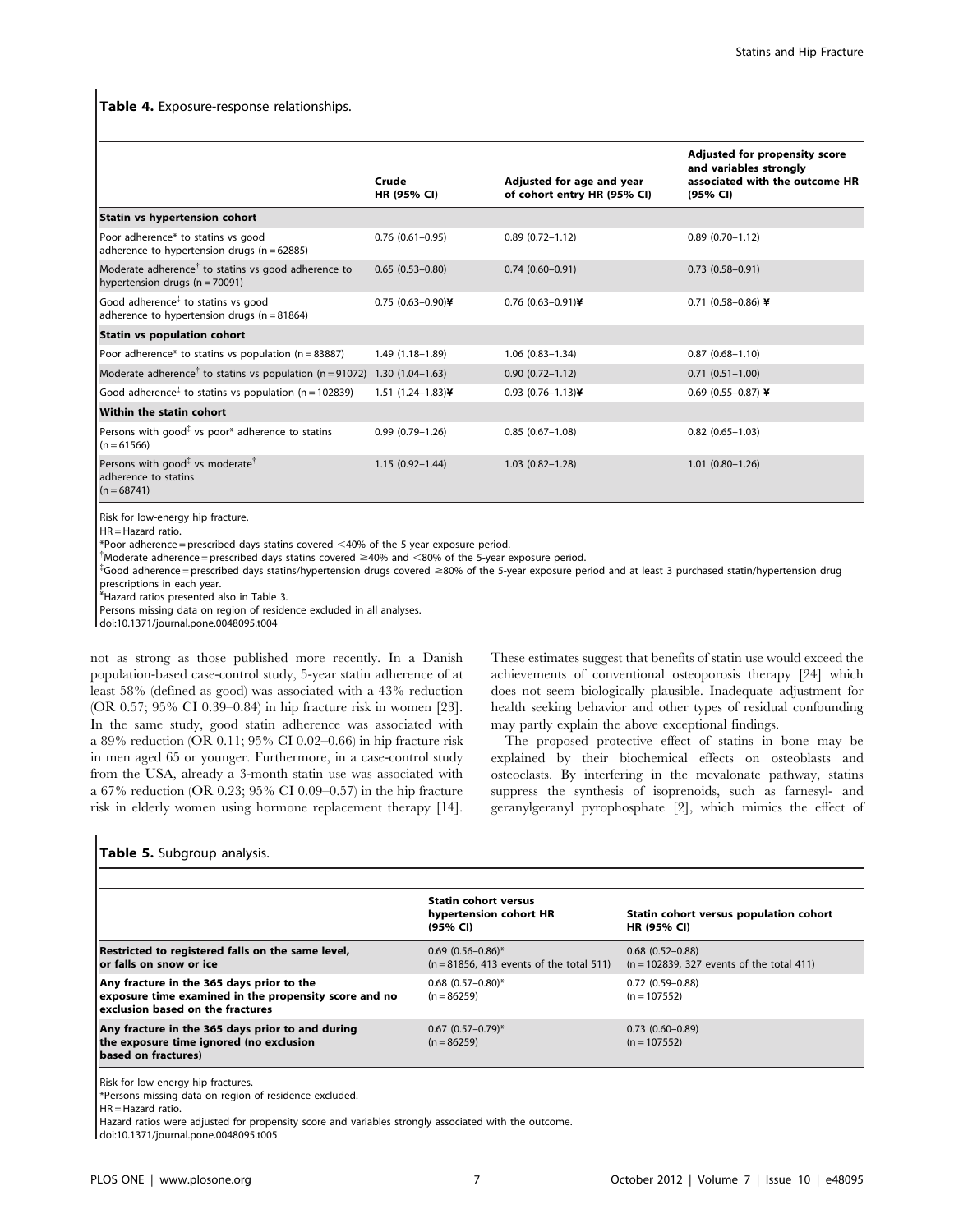#### Table 6. Sensitivity analyses.

|                                                                                                                                                                                                                                   | Statin cohort versus hypertension<br>cohort n = 81864* HR (95% CI) | Statin cohort versus population<br>Cohort n = 102839 HR (95% CI) |
|-----------------------------------------------------------------------------------------------------------------------------------------------------------------------------------------------------------------------------------|--------------------------------------------------------------------|------------------------------------------------------------------|
| Use of antipsychotics, anxiolytics, hypnotics and sedatives,<br>non-selective monoamine-reuptake inhibitors,<br>monoamine oxidase type A inhibitors, or other antidepressants<br>during the 365 days prior to the follow-up added | $0.70(0.58 - 0.85)$                                                | $0.68$ $(0.53 - 0.85)$                                           |
| Alcohol-related hospitalisation during the exposure<br>period added                                                                                                                                                               | $0.71(0.58 - 0.86)$                                                | $0.69(0.54 - 0.88)$                                              |
| Use of bisphosphonates (mevalonate pathway) $\mathbf{r}$ during<br>exposure period added                                                                                                                                          | $0.71(0.58 - 0.86)$                                                | $0.69(0.54 - 0.87)$                                              |
| Use of medication indicated in diabetes or hypertension $\frac{1}{2}$<br>during the exposure period added                                                                                                                         | $0.71(0.58 - 0.86)$                                                | $0.64(0.49 - 0.83)$                                              |

Risk for low-energy hip fracture. Various modifications in the propensity score examined.

HR = Hazard ratio.

Hazard ratios were adjusted for propensity score and variables strongly associated with the outcome.

\*Persons missing data on region of residence excluded.

<sup>†</sup>Pamidronic acid, alendronic acid, ibandronic acid, risedronic acid, zoledronic acid in admination preparation with calcium, or risedronic acid with calcium and cholecalsiferol.

{ Insulin and other blood glucose lowering drugs, diuretics, beta blockers, calcium channel blockers or angiotensin-converting enzyme inhibitors and angiotensin receptor blockers.

Distribution of the variables used in the propensity score examinations are presented in the Table S1.

doi:10.1371/journal.pone.0048095.t006

nitrogen-containing bisphosphonates inhibiting the same pathway at the level of farnesyl pyrophosphate synthase [25]. Simvastatin inhibits osteoclast differentiation [26], and both lipophilic [27] and hydrophilic statins [28] induce osteoblast differentiation. In bone of ovariectomized rats, simvastatin enhances the production of osteogenic proteins [29] and induces oestrogen receptor-alpha expression [30]. Since oestrogens slow down bone resorption and increase bone mineral density [31], induction of oestrogen receptor expression by statins, if functional also in postmenopausal women, could attenuate the effect of decrease in oestrogen levels or potentiate the effect of hormone replacement therapy on bone. Existence of a specific pharmacological effect is further supported by the finding that the fatty acid composition as such has no significant role in bone health [32].

#### **Strengths**

The strengths of our study include the comprehensive ascertainment of the outcome events, a long exposure period, a priori power analysis, the adjustment for several confounders, the observed exposure-response relationship, and the use of two different comparison groups. We chose the adherent hypertension cohort as a primary comparison group in order to control for health seeking behaviour and, additionally, for some covariates, such as body mass index (BMI), not available in the registers. In postmenopausal women, total body fat, clinically considered in BMI, is positively associated with the BMD [33], a predictor of fracture [34]. High BMI, in turn, is associated both with hypertension and hypercholesterolemia [35].

## Limitations

The present study has weaknesses. Our definition of exposure, adherence to statin therapy, is two-dimensional; we cannot differentiate whether the associations or exposure-response relationships are due to accumulating dose or due to adherent behaviour, or both. Adherence to statin therapy may represent health seeking behaviour consisting of numerous elements, including use of preventive health services [36]. By choosing the adherent users of antihypertensive drug as the main comparator group we aimed to create groups similar in that respect. While doing that, however, we may have introduced selection bias. Women on antihypertensive drugs who initiated statin therapy during 1996–2006 were selected to the statin cohort and excluded from the hypertension cohort, the future statin initiation modifying the selection. Consequently, frail women, women with several comorbidities, with less interest in health seeking, or with worse lifetime prognosis, i.e. those with high risk for hip fracture may have been overrepresented in the hypertension cohort. In the statin versus population comparison, we primarily hypothesised to find a protective association due to health seeking behaviour of statin users [36]. Specially, in this analysis, uncontrolled health seeking behavior may have biased the effect estimates. We chose to study the incidence rate of low-energy hip fracture as hip fracture has been considered as an index fracture of osteoporosis. Hip fractures, however, result from falls that are associated with functional capacity, disability, and general health that we could not control for. We could not control for use of vitamin D and calcium supplements, dietary intake of them, physical activity, genetic factors, or frailty. Even though we controlled for oestrogen use, we did not take into account the duration or intensity of exposure. We did not study use of non-statin lipid lowering drugs as their consumption in Finland decreased during the study years from 12.8% in 1996 to 1.9% in 2006 of the total lipid lowering drug consumption measured as Defined Daily Doses/1000 inhabitants/day [37], [38].

#### Implications

Hip fracture can be considered as a burden to health care systems worldwide, although the overall rate of hip fractures varies across countries due to both genetic and environmental factors [39]. Contemporary pharmacotherapy, such as bisphosphonates, is rather ineffective in prevention of low-energy, osteoporotic fractures [40], [41], [42]. For example, the NNT for hip fracture prevention over 3 years in an osteoporotic subset of the population ranged from 48 (strontium ranelate) to 91 (bisphosphonates) [43]. Our results can be translated into a naivé number needed to treat (NNT) [44]; 628 postmenopausal women without prior hospitalisations for fractures need to use statins adherently for at least 5 years in order to prevent one future low-energy hip fracture over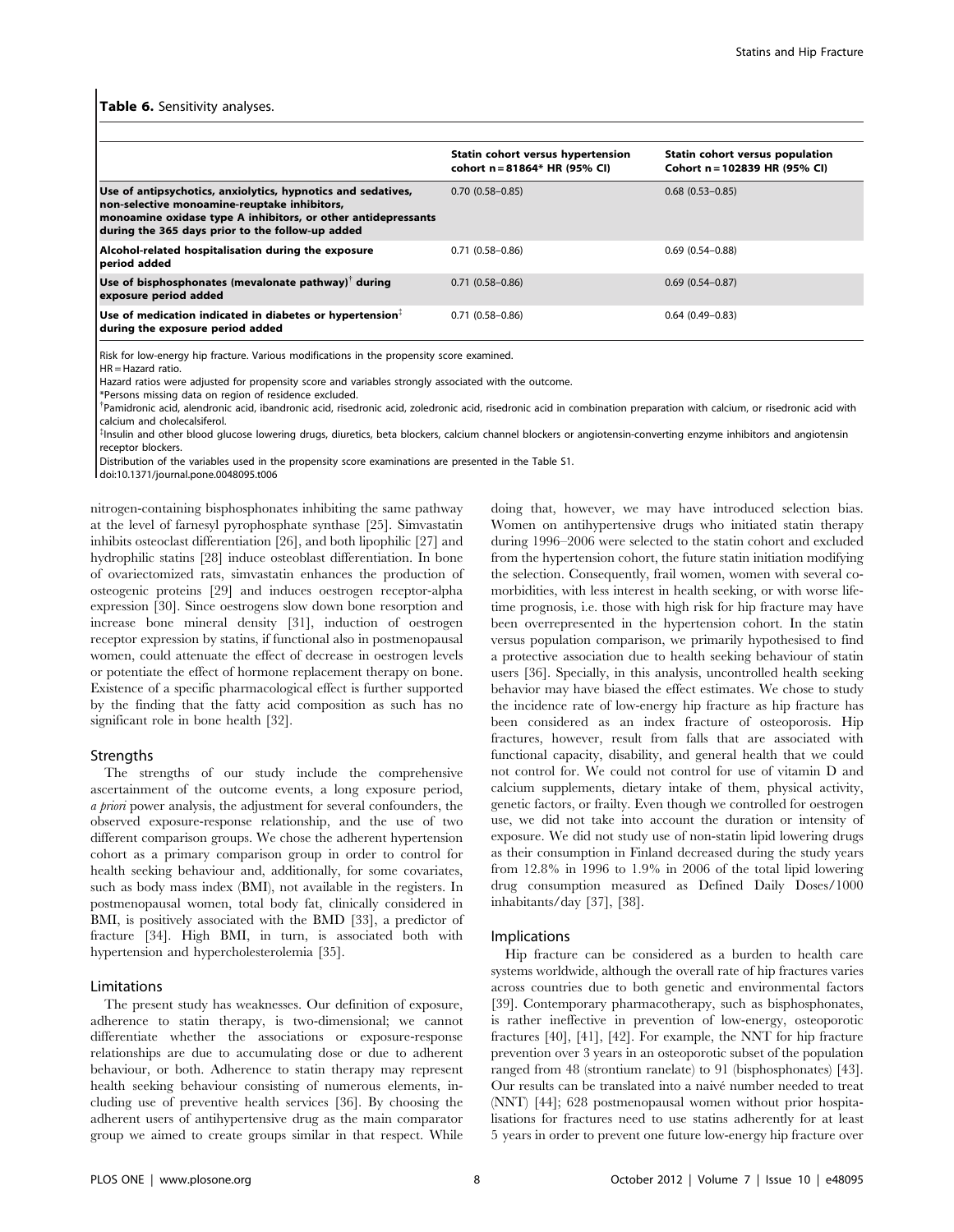3 years of follow-up. The respective NNT for 5 years of follow-up is 346. These estimates apply to a female population with cardiovascular risk factors (but without data on BMD), i.e. women using medication for hypercholesterolemia or for hypertension. In further studies, impact of time-varying confounding factors and the impact of various exposure durations on fracture risk are worth exploring. Especially, the cumulative dose may be relevant as in animal studies the doses have been ten times that used in routine clinical practice [1].

#### **Conclusions**

In conclusion, our large population-based study suggests that long-term exposure to statins is associated with a reduced risk of low-energy hip fracture in women aged 50–80 years without prior hospitalised fractures. Although the absolute benefit is small, some extra benefit in bone health may be achieved when statins are used for their main indication.

## References

- 1. Mundy G, Garrett R, Harris S, Chan J, Chen D, et al. (1999) Stimulation of bone formation in vitro and in rodents by statins. Science 286: 1946–1949.
- 2. Horiuchi N, Maeda T (2006) Statins and bone metabolism. Oral Dis 12: 85– 101.
- 3. Fukui T, Ii M, Shoji T, Matsumoto T, Mifune Y, et al. (2012) Therapeutic effect of local administration of low dose simvastatin-conjugated gelatin hydrogel for fracture healing. J Bone Miner Res 27: 1118–31.
- 4. Hatzigeorgiou C, Jackson JL (2005) Hydroxymethylglutaryl-coenzyme A reductase inhibitors and osteoporosis: a meta-analysis. Osteoporos Int 16: 990–998.
- 5. Yue J, Zhang X, Dong B, Yang M (2010) Statins and bone health in postmenopausal women: a systematic review of randomized controlled trials. Menopause 17: 1071–1079.
- 6. Uzzan B, Cohen R, Nicolas P, Cucherat M, Perret GY (2007) Effects of statins on bone mineral density: a meta-analysis of clinical studies. Bone 40: 1581–1587.
- 7. Baim S, Leslie WD (2012) Assessment of fracture risk. Curr Osteoporos Rep 10: 28–41.
- 8. Kijowski R, Tuite M, Kruger D, Munoz Del Rio A, Kleerekoper M, et al. (2012) Evaluation of trabecular micro-architecture in non-osteoporotic post-menopausal women with and without fracture. J Bone Miner Res 27: 1494–500.
- 9. Toh S, Hernandez-Diaz S (2007) Statins and fracture risk. A systematic review. Pharmacoepidemiol Drug Saf 16: 627–640.
- 10. Downs JR, Clearfield M, Weis S, Whitney E, Shapiro DR, et al. (1998) Primary prevention of acute coronary events with lovastatin in men and women with average cholesterol levels: results of AFCAPS/TexCAPS. Air Force/Texas Coronary Atherosclerosis Prevention Study. JAMA 279: 1615–1622.
- 11. Reid IR, Hague W, Emberson J, Baker J, Tonkin A, et al. (2001) Effect of pravastatin on frequency of fracture in the LIPID study: secondary analysis of a randomised controlled trial. Long-term Intervention with Pravastatin in Ischaemic Disease. Lancet 357: 509–512.
- 12. Chan KA, Andrade SE, Boles M, Buist DS, Chase GA, et al. (2000) Inhibitors of hydroxymethylglutaryl-coenzyme A reductase and risk of fracture among older women. Lancet 355: 2185–2188.
- 13. Pasco JA, Kotowicz MA, Henry MJ, Sanders KM, Nicholson GC (2002) Statin use, bone mineral density, and fracture risk: Geelong Osteoporosis Study. Arch Intern Med 162: 537–540.
- 14. Bakhireva LN, Shainline MR, Carter S, Robinson S, Beaton SJ, et al. (2010) Synergistic effect of statins and postmenopausal hormone therapy in the prevention of skeletal fractures in elderly women. Pharmacotherapy 30: 879– 887.
- 15. Bauer DC, Mundy GR, Jamal SA, Black DM, Cauley JA, et al. (2004) Use of statins and fracture: results of 4 prospective studies and cumulative meta-analysis of observational studies and controlled trials. Arch Intern Med 164: 146–152.
- 16. Dormuth CR, Patrick AR, Shrank WH, Wright JM, Glynn RJ, et al. (2009) Statin adherence and risk of accidents: a cautionary tale. Circulation 119: 2051– 2057.
- 17. Furu K, Wettermark B, Andersen M, Martikainen JE, Almarsdottir AB, et al. (2010) The Nordic Countries as a Cohort for Pharmacoepidemiological Research. Basic Clin Pharmacol Toxicol 106: 86–94.
- 18. WHO. About the ATC/DDD system. http://www.whocc.no/atcddd/. Accessed 4 Apr, 2008, 2008.
- 19. Sund R, Nurmi-Luthje I, Luthje P, Tanninen S, Narinen A, et al. (2007) Comparing properties of audit data and routinely collected register data in case of performance assessment of hip fracture treatment in Finland. Methods Inf Med 46: 558–566.

# Supporting Information

Table S1 Selected characteristics of the persons in the study cohorts.

(PDF)

Table S2 Selected characteristics of the persons within the statin cohort. (PDF)

# Acknowledgments

We thank Hilkka Ruuska and Kristiina Tyrkkö of the Social Insurance Institution for their data management skills.

## Author Contributions

Conceived and designed the experiments: AHS MJK PL SYTJ PN RH. Performed the experiments: AHS MJK. Analyzed the data: AHS MJK. Contributed reagents/materials/analysis tools: AHS MJK. Wrote the paper: AHS MJK PL PJN SYT PR RH.

- 20. Leslie SR, Gwadry-Sridhar F, Thiebaud P, Patel BV (2008) Calculating medication compliance, adherence and persistence in administrative pharmacy claims databases. Pharmaceutical programming 1: 13–19.
- 21. Patrick AR, Schneeweiss S, Brookhart MA, Glynn RJ, Rothman KJ, et al. (2011) The implications of propensity score variable selection strategies in pharmacoepidemiology: an empirical illustration. Pharmacoepidemiol Drug Saf 20: 551– 559.
- 22. Sund R (2007) Utilization of routinely collected administrative data in monitoring the incidence of aging dependent hip fracture. Epidemiol Perspect Innov 4: 2.
- 23. Rejnmark L, Vestergaard P, Mosekilde L (2006) Statin but not non-statin lipidlowering drugs decrease fracture risk: a nation-wide case-control study. Calcif Tissue Int 79: 27–36.
- 24. Han SL, Wan SL (2012) Effect of teriparatide on bone mineral density and fracture in postmenopausal osteoporosis: meta-analysis of randomised controlled trials. Int J Clin Pract 66: 199–209.
- 25. van Beek ER, Cohen LH, Leroy IM, Ebetino FH, Lowik CW, et al. (2003) Differentiating the mechanisms of antiresorptive action of nitrogen containing bisphosphonates. Bone 33: 805–811.
- 26. Yamashita M, Otsuka F, Mukai T, Yamanaka R, Otani H, et al. (2010) Simvastatin inhibits osteoclast differentiation induced by bone morphogenetic protein-2 and RANKL through regulating MAPK, AKT and Src signaling. Regul Pept 162: 99–108.
- 27. Maeda T, Matsunuma A, Kurahashi I, Yanagawa T, Yoshida H, et al. (2004) Induction of osteoblast differentiation indices by statins in MC3T3-E1 cells. J Cell Biochem 92: 458–471.
- 28. Monjo M, Rubert M, Ellingsen JE, Lyngstadaas SP (2010) Rosuvastatin promotes osteoblast differentiation and regulates SLCO1A1 transporter gene expression in MC3T3-E1 cells. Cell Physiol Biochem 26: 647–656.
- 29. Ho ML, Chen YH, Liao HJ, Chen CH, Hung SH, et al. (2009) Simvastatin increases osteoblasts and osteogenic proteins in ovariectomized rats. Eur J Clin Invest 39: 296–303.
- 30. Li X, Song QS, Wang JY, Leng HJ, Chen ZQ, et al. (2011) Simvastatin induces estrogen receptor-alpha expression in bone, restores bone loss, and decreases ERalpha expression and uterine wet weight in ovariectomized rats. J Bone Miner Metab 29: 396–403.
- 31. Rosen CJ (2005) Clinical practice. Postmenopausal osteoporosis. N Engl J Med 353: 595–603.
- 32. Virtanen JK, Mozaffarian D, Willett WC, Feskanich D Dietary intake of polyunsaturated fatty acids and risk of hip fracture in men and women. Osteoporos Int DOI: 10.1007/s00198-012-1903-3. [Epub ahead of print].
- 33. Reid IR, Ames R, Evans MC, Sharpe S, Gamble G, et al. (1992) Determinants of total body and regional bone mineral density in normal postmenopausal women–a key role for fat mass. J Clin Endocrinol Metab 75: 45–51.
- 34. Cummings SR, Black D (1995) Bone mass measurements and risk of fracture in Caucasian women: a review of findings from prospective studies. Am J Med 98: 24S–28S.
- 35. Jousilahti P, Tuomilehto J, Vartiainen E, Pekkanen J, Puska P (1996) Body weight, cardiovascular risk factors, and coronary mortality. 15-year follow-up of middle-aged men and women in eastern Finland. Circulation 93: 1372–1379.
- 36. Brookhart MA, Patrick AR, Dormuth C, Avorn J, Shrank W, et al. (2007) Adherence to lipid-lowering therapy and the use of preventive health services: an investigation of the healthy user effect. Am J Epidemiol 166: 348–354.
- 37. National Agency for Medicines and Social Insurance Institution (1997) Finnish Statistics on Medicines 1996. Helsinki.